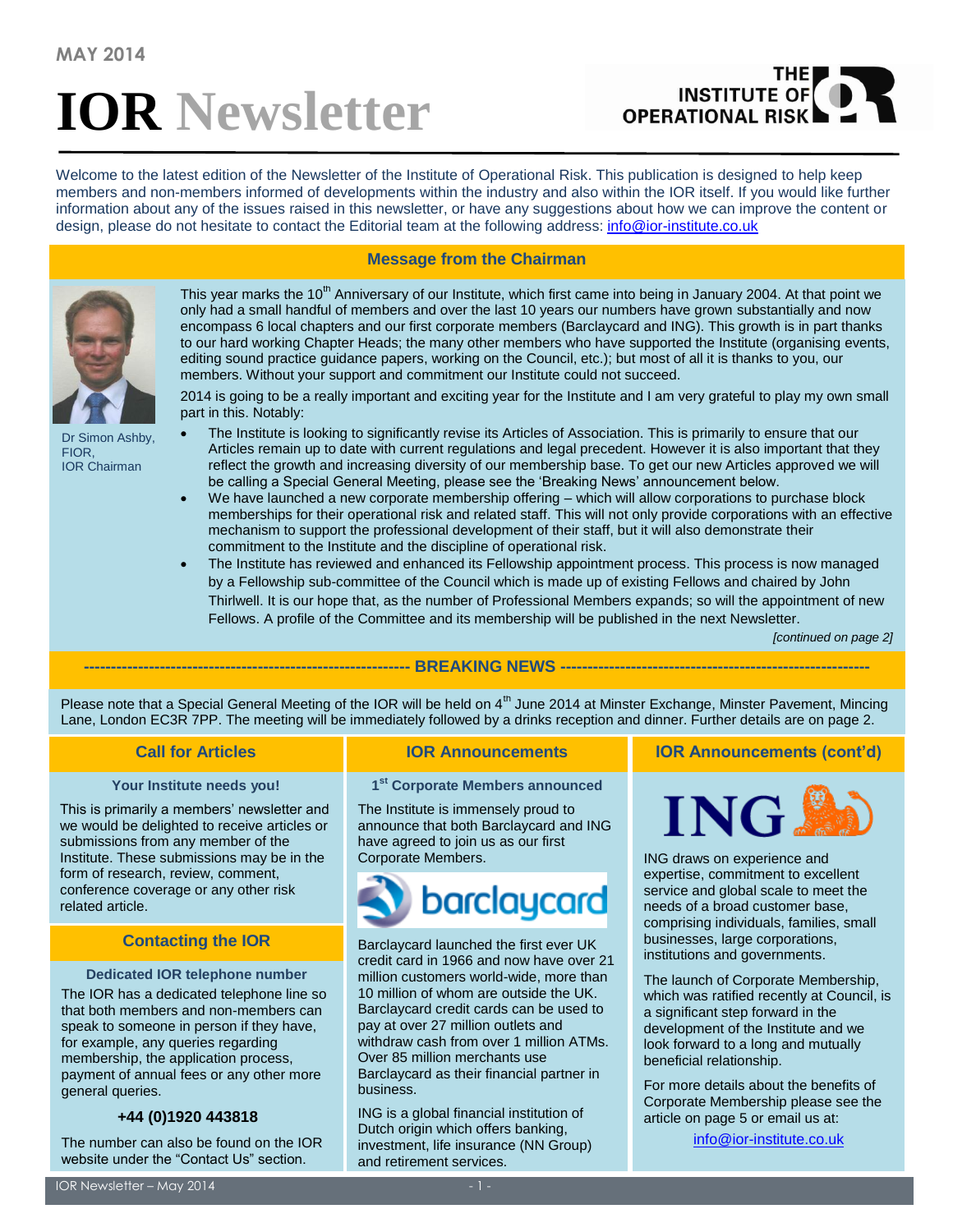# **Message from the Chairman (continued)**

- As the Institute has grown so much in recent months we are getting close to the threshold for charging VAT (to UK members). We would like to assure our individual members that we will not apply any VAT related price increases to their membership subscriptions in the first instance, however we cannot rule this out in the longer term. Though I am sure you will all agree that this is a positive development, as with increased resources we can invest more in developing the Institute and the benefits we offer our members.
- Although many of our members attend the events organised by our various Chapters we also know that they value Institute-wide events. With this in mind we are working on the organisation of an Annual Dinner (further details below below). In addition a global IOR webinar, in association with RiskBusiness, took place on 4<sup>th</sup> April. The topic was Risk Culture and focused on our recent Sound Practice Guidance Paper. The Webinar was open to both members and non-members and was free of charge.
- The Institute is continuing to develop its educational work and we expect to launch a Diploma in Operational Risk Management for Quarter 4 of this year. This will allow members to obtain a high quality qualification in Operational Risk Management, created by operational risk professionals for both existing operational risk professionals and those looking to pursue a career in the area.
- The Institute is continuing to develop its sound practice guidance papers, with further output expected this year, including revisions of existing Risk Control Self-Assessment and Key Risk Indicators papers, as well as a new paper on Reputation Risk.
- The Institute will continue to offer high quality events in all of its chapters, while looking to increase the number of chapters so that more of our members can benefit from local events and networking opportunities.

As ever, our success over the coming year will depend on your support – both in terms of your membership subscriptions and willingness to volunteer to work on projects such as our education work or sound practice guidance papers. If you are willing to help please feel free to contact me [\(sashby@ior-institute.org\)](mailto:sashby@ior-institute.org) and I will put you in touch with the relevant project lead.

# **IOR Special General Meeting and 10th Anniversary Dinner – 4 th June 2014 Venue: Minster Exchange, Minster Pavement, Mincing Lane, London EC3R 7PP**

We are delighted to confirm that a dinner will be held immediately following the Special General Meeting on 4<sup>th</sup> June to celebrate the  $10<sup>th</sup>$  Anniversary of the Institute. As well as a pre-dinner drinks reception we are planning a special guest speaker and an awards presentation courtesy of *The Risk Universe*. The drinks reception is scheduled to commence at 7pm with the dinner following at 7.30pm. The dress code is lounge suits. Tickets, which are priced at £50 (and which include wine with dinner), can be purchased by emailing [events@ior-institute.co.uk.](mailto:events@ior-institute.co.uk) It will also be possible for groups to arrange for a table (s) of 8-10 people to be reserved in advance (at the same price - £50 per head) – please confirm details with your booking.

The IOR, as part of celebrating its 10th Anniversary, is calling for nominations for two special awards, to be conferred on the winners in each category at the Dinner:

# **OpRisk Manager of Note:**

- Open to any individual, whether an IOR member or not, based on demonstrable improvements in practices within operational risk over the past 24 to 36 months.
- Individuals may self-nominate themselves or may be nominated by others, including by their employing firm. If nominated by another party, the nomination must include the nominee's permission to be nominated.

# Nominations should contain:

- The rationale for nomination (maximum 350 words);
- The firm or environment within which the individual worked throughout the period;

 $\triangleright$  An overview of the starting point, the required improvements and changes, an outline of the plan and approach to improvement, the outcome and indications of how success is being measured.

# **Contribution to the Discipline of Operational Risk Management:**

- Open to any individual, whether an IOR member or not, risk management team or risk management initiative, based on demonstrable contribution to an improvement in practice, thinking, approach, use of information, sharing of information or other initiative which has impacted upon the discipline of operational risk management over the past 24 to 36 months. Examples of eligible entities are:
- **Individuals**
- **Groups**
- **Departments**
- **Companies**
- **Regulators**
- **Academics**
- **Regulators**
- **Working Parties**
- The initiative must have advanced the discipline of operational risk management. Examples of appropriate initiatives include:
	- A revolutionary risk management process;
	- A new software platform;
	- A data provider;
	- A research paper:
	- Something around risk culture:
	- A measurable approach to risk appetite;
	- New thinking on key risk indicators;
- A new modelling technique;
- An industry association initiative to share information.
- Individuals or entities may selfnominate themselves or may be nominated by others, including by their employing firm. If nominated by another party, the nomination must include the nominee's permission to be nominated.

Nominations should contain:

- The rationale for nomination (maximum 350 words);
- The firm or environment responsible for the activity;
- An overview of the starting point, details of the initiative and approach, the outcome and indications of how success is being measured.

# **General rules:**

- Short-listed nominees are expected to attend the Anniversary Dinner.
- Nominations should be in written form (Adobe pdf), sent by e-mail to [events@ior-institute.co.uk](mailto:events@ior-institute.co.uk) and close on  $9<sup>th</sup>$  May at 17h30 GMT.
- Nominations will be assessed by the IOR Awards Committee, which will select a short-list of potential winners from the nominations received.
- Short-listed nominees will be informed by no later than 23<sup>rd</sup> May 2014. Actual winners will only be announced at the Awards Ceremony.
- The decision by the IOR Awards Committee will be final.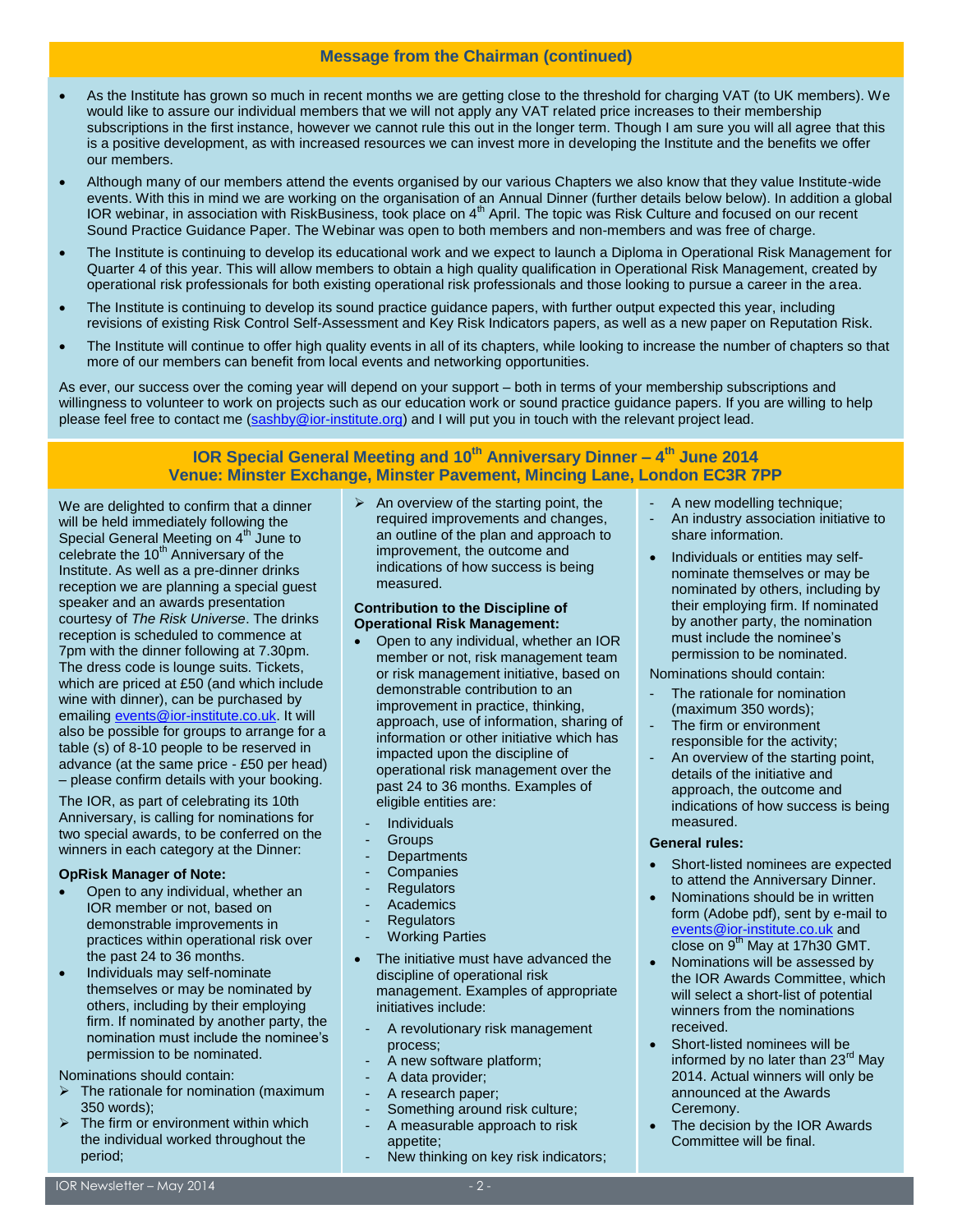The start of the year is a good opportunity to pause and reflect on the success of the England and Wales Chapter during 2013 and to thank all those speakers, sponsors and organisors involved in making the year such a success.

A total of 12 events were held during the year and it was great to be able to close the year with a networking event sponsored by our friends at Oracle. I am particularly grateful for the tireless efforts of Helen Pykhova and Ariane Chapelle in both arranging a number of events and obtaining sponsors to enable us to continue to provide events at no cost to members. I am pleased to be able to report that Helen Pykhova has kindly agreed to become cohead of the chapter. The leadership team of Helen, Ariane, Denis Lyons and myself are striving to make 2014 another notable year. The need to juggle work (all the team are facing new work challenges) while arranging events and promoting the chapter is proving difficult for such a small team and we would welcome any members who would like to join us in making sure the Chapter actively promotes Operational Risk in England and Wales. The leadership team continues to look for opportunities to provide members with the chance to network, discuss issues impacting on our discipline and opportunities for learning and development.



The chapter has made a good start to the year and two events have been held already. The first – Cyber Space the New Background – was held in response to requests from members. Graeme McGowan, Director, Cyber & Cyber Security and Independent Cyber & Cyber Security Consultancy Services opened the event followed by Dan Solomon, Director of Cyber Risk and Security Services division at Optimal Risk. The feedback to the event showed it to be very well received and informative.

Our second event – Operational Risk Appetite - was unsurprisingly oversubscribed as it dealt with an issue with which many of us are struggling. Feedback shows that the attendees benefited considerably from participating.

## **England and Wales Chapter Superify Chapter Scottish Chapter Update Chapter Update Update England and Wales Chapter**

The event was hosted by Chase Cooper and the speaker and facilitator was Professor Tony Blunden, the Head of Consulting at Chase Cooper. Tony is a well-known author and speaker on risk management across the world and we are very grateful for his support.

In conclusion I would like to thank Helen, Ariane and Denis for their considerable efforts both last year and also as we move forward into 2014. If you would like to contact the chapter please e-mail Helen Pykhova a[t epykhova@ior-institute.org,](mailto:epykhova@ior-institute.org) or Andrew Sheen at [asheen@ior](mailto:asheen@ior-institute.org)[institute.org.](mailto:asheen@ior-institute.org)

*Andrew Sheen Co-Head of England & Wales Chapter*

# **IOR Webinar: Risk Culture**

On 4<sup>th</sup> April, in association with RiskBusiness International, the IOR organised a webinar on the subject of risk culture. The webinar looked at the recent Sound Practice Guidance paper that was published by the Institute and covered issues such as:

- the nature, scope and importance of risk culture within operational risk management;
- $\triangleright$  monitoring risk culture;
- controlling and changing risk culture;
- regulating risk culture (including thoughts on the recent guidance from the Financial Stability Board).

The webinar was co-hosted by Dr. Simon Ashby, Chairman of the IOR and an expert on the subject of risk culture and Mike Finlay, Vice-Chair of the IOR and CEO of RiskBusiness International. Simon is also one of the authors of the IOR's Sound Practice Guidance paper on Risk Culture and recently completed a major research project on Risk Culture in Financial Organisations with colleagues from the London School of Economics.

The webinar was free for IOR members and attracted participants from all corners of the globe.

Given the webinar's popularity, there are sure to be others organized through the Institute in the near future and these will be advertised, as usual, on the "Events" page of the IOR website. You can access this through the following: [Link](https://www.ior-institute.org/ior-events/upcoming-events)

The Scottish chapter is seeking a successor to Caroline Tinsley who, after many years of incomparable dedication to the IOR, has had to stand down as Chapter head for personal and business reasons. The IOR wishes to thank Caroline for her contribution. Members interested in the role of Scottish Chapter lead should contact Mike Finlay [\(mfinlay@ior-institute.org\)](mailto:mfinlay@ior-institute.org). Meanwhile, the Chapter is working on three key events for 2014: a breakfast briefing in June; an event looking at scenarios in September and the Chapter's annual conference in November. A 'conduct' event was held in April.

Please visi[t www.IOR-institute.org](http://www.ior-institute.org/) for information on local chapter events close to you.

# **Operational Risk: Back on the Agenda**

Peter McCormack and Andrew Sheen have had an article published in the Journal of Risk Management in Financial Institutions with the title 'Operational Risk: Back on the Agenda'. Apart from the missing word 'against' (as in 'hold capital against operational risk') which somehow got lost in the editing, the article sets out the role of operational risk as a foundation building block of Enterprise Wide Risk Management, and the role that operational risk can play in establishing and embedding an appropriate risk culture. The article also summarises recent risk developments and should contain some useful information for operational risk practitioners. The article reference is - *McCormack, P., and Sheen, A. (2013), Operational Risk: Back on the Agenda, Journal of Risk Management in Financial Institutions, Vol. 6. Issue 4, pp 366 - 386.*

# **LinkedIn**

The IOR LinkedIn discussion group goes from strength to strength. Since it was set up October 2010, the group has grown to over 3,000 members representing organisations all over the world. It is a great opportunity to discuss and debate current Operational Risk stories and thinking. If you are not yet a member, we would urge you to join and, if you are already a member, please take advantage of the network this brings for you by adding new discussions and commenting on existing entries. Click on the following to take you to the website[: Link](http://www.linkedin.com/groups?gid=3511716)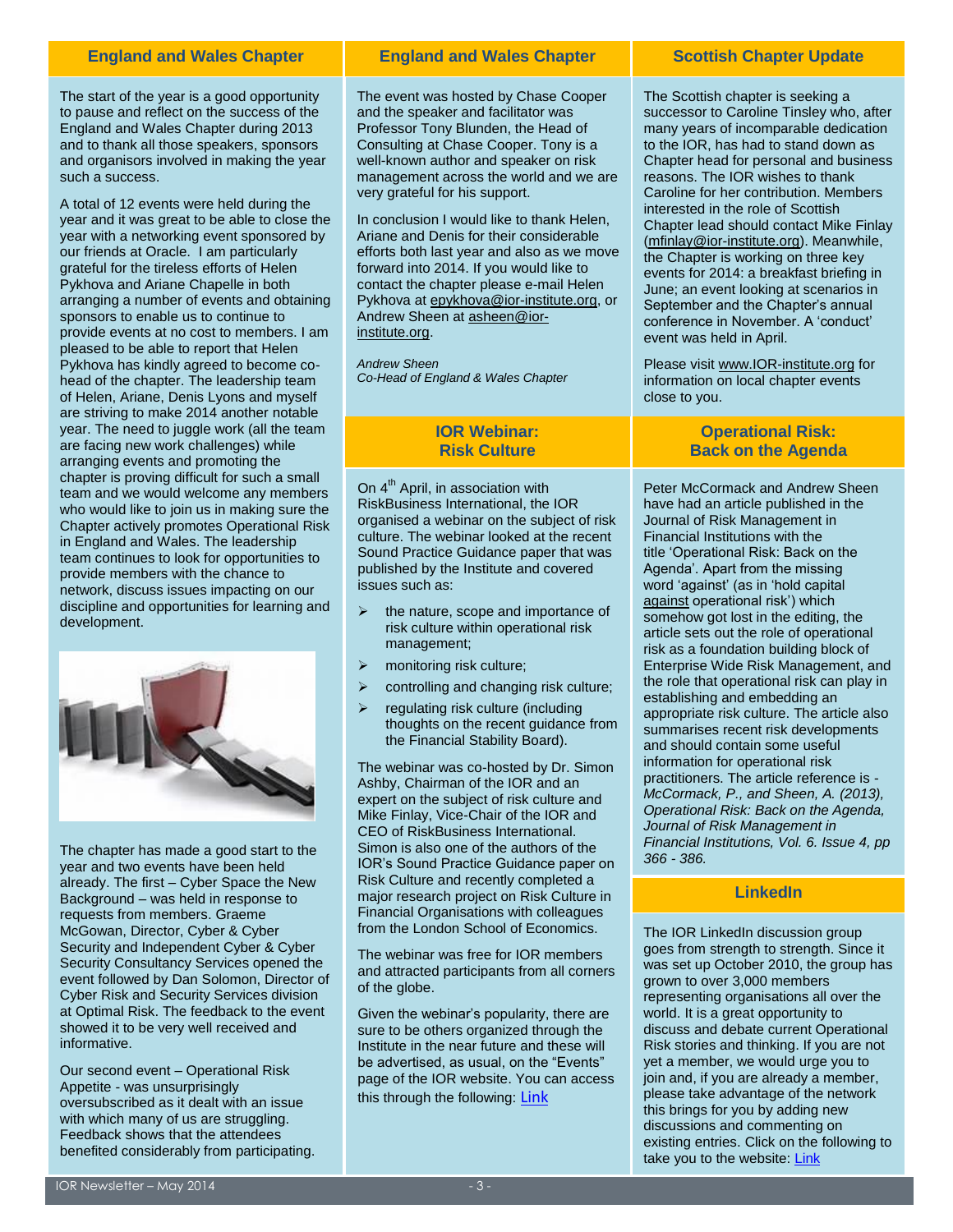# **Hong Kong Chapter Update**

In the fall of 2013, the Hong Kong Chapter liaised with Thomson Reuters to publish the first Whitepaper on the Risks in the Chinese Shadow Banking System phenomenon - exploring specific risks the system can pose to financial services firms, as well as looking at potential KRIs to track the development of risk. The whitepaper has seen a very high download rate and can be accessed [here](http://accelus.thomsonreuters.com/whitepaper/chinese-shadow-banking-understanding-kris-and-risk-scenarios)

Recently, I wrote an article on the subject of Risk Appetite for the newspaper of the Hong Kong University of Science and Technology Risk Management and Business Intelligence (HKUST RMBI) to promote the best practice guidance paper of the IOR. A link to the webpage detailing all the IOR's SPG papers is included here: **[Link](https://www.ior-institute.org/sound-practice-guidance)** although these are only available to IOR members.

Aiming to get closer to our future risk generation, a group page has been opened in Facebook for peers and students to share information; discuss common topics; and exchange views.

A group of peers and students from various universities are now working on another Whitepaper to examine the Risks in Financial Services in 2015 and beyond. This will consist of predictions and analysis of the possible outcomes as well as risk prevention. The output will consist of a series of seminars to discuss the topic with industry peers, the academic world and regulators.

The Hong Kong Chapter continues to engage in speaking in various industry events, for example, the 4th Annual Operational Risk Conference by Marcus Evans and training events with various universities.

On Friday 11<sup>th</sup> April, the Hong Kong Chapter in conjunction with the Hong Kong Institute of Bankers ran a half-day training course on Scenario Assessment for the collective benefit of members of both organisations. It attracted around 75 participants, representing the majority of the banks in Hong Kong, helping to further raise the IOR's profile amongst Hong Kong banks.

*Dominic Wu Head of Hong Kong Chapter*



**Hong Kong Chapter (cont'd) Hong Kong Chapter (cont'd)**



On  $10^{th}$  April 2014, Mike Finlay, Vice-Chair of the IOR, attended the inauguration of the new Risk Management and Business Intelligence Association at the Hong Kong University for Science and Technology's Student Council, and gave a keynote address, accompanied by fellow guests of honour Dominic Wu (Chair Hong Kong Chapter) and Eddie Leung (Committee Member Hong Kong Chapter). A photograph showing Mike giving his keynote address is shown above.

The IOR was a sponsor of the event and plays an active part in the association's activities, also mentoring many of the students, several of whom have contributed to white papers and research work undertaken by our Hong Kong chapter.



In the group photo shown above (of speakers and the cabinet), Eddie Leung is far left, Dominic Wu is second from the left and Mike Finlay is second from the right.





# **Promoting and Developing the Discipline of Operational Risk Management**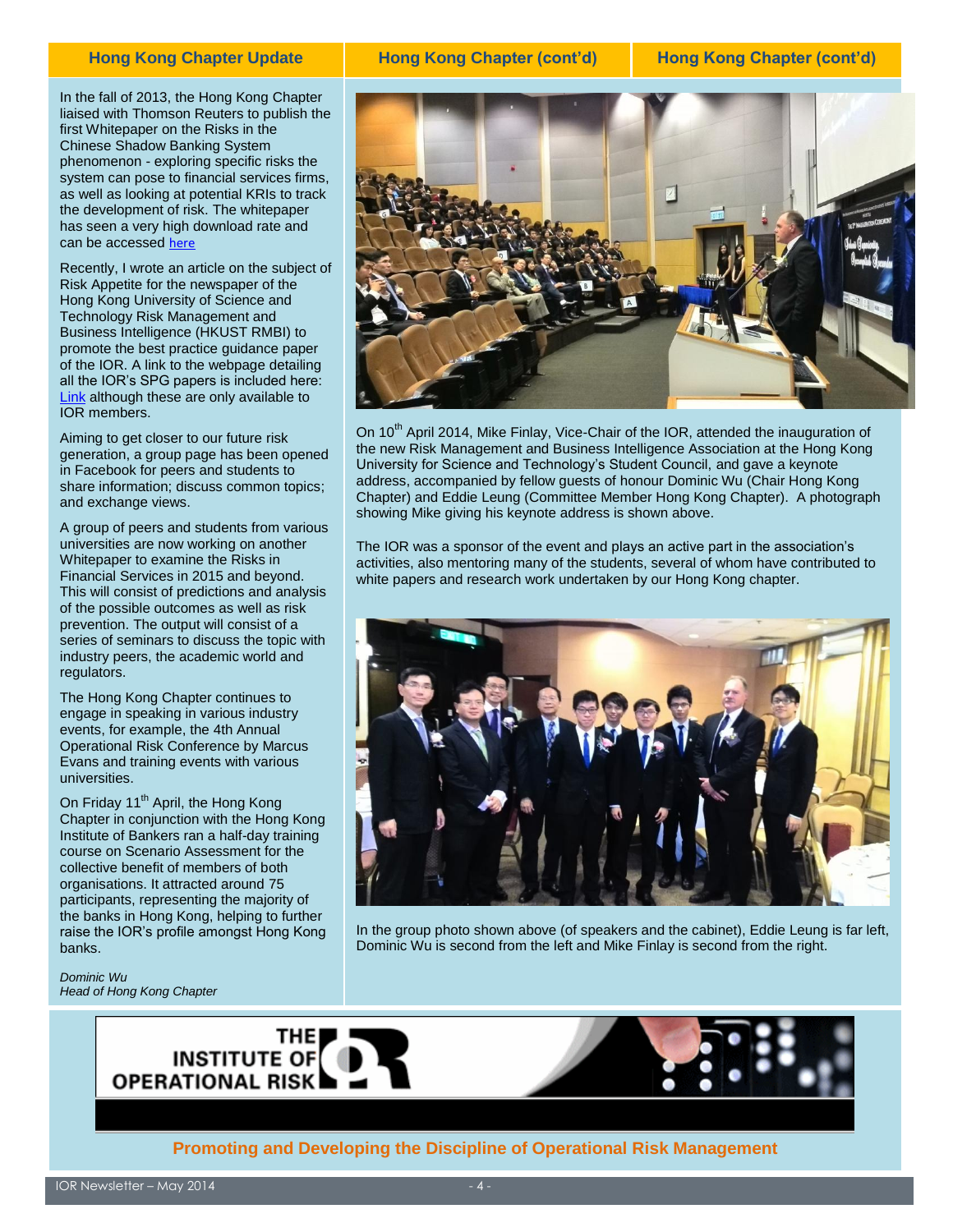The activities of the IOR German Chapter show continuity in their event structure, however, some considerations are taking place for modifications due to growing participant numbers and memberships.

# **What has happened?**

The fifth *Reputational Risk Forum* on 19<sup>th</sup> February 2014 was hosted by Allianz Group in Munich, with a dinner the evening before. Tom Wilson, CRO of Allianz Group, welcomed the participants with a keynote address about the growing importance of reputational risk. Three parallel workshops took place in the morning and in the afternoon of the day, dealing with:

- concrete effects from a bad reputation;
- risk culture and reputational risk;
- identification and monitoring of the top 10 reputational risks;
- criteria for the classification of reputational risk as "material" risk;
- the additional benefits of a central reputational risk management; and
- reputational risk reporting.

More than 25 participants attended from the major financial institutions, mainly from Germany (plus Austria and Switzerland). The main day as well as the evening before, were highly appreciated both for the trustful exchange and for networking.

On 20th February the *OpRisk Quant Workshop* took place for the sixth time. Postbank AG, Bonn, was hosting the event. As a kind of tradition the host, Postbank, gave an overview of its risk organization. Its AMA model was well described – giving the participants the opportunity to add remarks from their own company´s perspective.

Further topics were:

- a brainstorming about approaches for the quantification of risk types other than credit, market and operational risk;
- a presentation about stress testing and scenario analysis (ST+SA); and
- a discussion about methods for the estimation of correlations.

The authors of the ST+SA presentation are currently considering a distribution of their work to a wider audience. There were more than 20 participants in attendance from the financial institutions sector in Germany (plus Austria).

# **German Chapter Update Corporate Membership German Chapter (cont'd)**

# **What will come? / What is planned?**

The third *Operational Risk Forum* on  $15<sup>th</sup>$  May 2014 in Cologne (Köln) bears the title "The Future of Operational Risk Management" – dealing with the general questions, which changes in Operational Risk Management have to be expected and how these can be met. New developments affect the OpRisk heat map, and current structures and procedures may no longer turn out to be sufficient. Some of the questions put on the table are shown on the IOR website (see the announcement of the event). We would be happy for readers to add questions or remarks before the event.

The forum is organized together with Bank Verlag/Risiko Manager (further info in German under [http://opriskforum.de/.](http://opriskforum.de/) The event is limited to 70 participants and almost fully booked, with only some spare places left.

Please save the date for the *next*  OpRisk Forum on 20<sup>th -</sup> 21<sup>st</sup> May 2015. According to demand a 1 ½ day forum is planned, including speeches, panel discussions and workshops.

The coming *OpRisk Quant Workshop* is planned for *September / October* this year. Commerzbank AG has agreed to be the host. It is intended to continue the beneficial dialogue with the supervisor then.

In line with growing interest the RepRisk Forum will be extended. A *Reputational Risk Conference* is planned for the first half of November this year. The conference is scheduled for 1 ½ days and includes workshops.

I would like to express my thanks to all supporters, both within the German Chapter and from the IOR center, and to the hosts of the events and sponsors.

*Walter Dutschke Head of German Chapter*

# **South Africa Chapter**

We are delighted to announce that a South Africa Chapter has recently been formed and is due to hold its first committee meeting shortly.



A significant recruitment process is envisaged to boost the number of new members.

The IOR is committed to the promotion of skills and standards associated with the profession of Operational Risk Management. It is an independent, not for profit, professional body designed to support its members through the provision of:

- Professional standards
- External events
- Research
- Sound practice guidance

By becoming a Corporate Member your organisation will directly support the work of the IOR. You will also receive a range of benefits for both your organisation as a whole and your operational risk and related professionals.

# Corporate Membership Benefits

- Affiliation to the local chapter in which your Head Office is located, where available.
- Access to events across all IOR Chapters (including seminars, forums, conferences and social events).
- Many events at zero cost for nominated corporate representatives.
- $\triangleright$  Chargeable events at the discounted member rate (where available).
- $\triangleright$  Your logo, plus an acknowledgement on the IOR website to demonstrate your commitment to the Institute and the discipline of operational risk management.
- $\triangleright$  Access to the members only area and associated resources, including all Sound Practice Guidance Papers (for nominated corporate representatives).
- Regular IOR Newsletter.
- Automatic notification of official IOR events and IOR accredited events.
- $\triangleright$  Access to general meetings and voting rights for one senior official.

# Obligations of Corporate Members

- Corporate members are asked to host one IOR event per year, to support the Local Chapter to which they are affiliated, where one is available.
- $\triangleright$  To ensure that nominated individuals abide by the Institute's member code of conduct.
- $\triangleright$  To keep the IOR informed of any changes in the details of nominated corporate representatives.

For more information about joining as a Corporate Member, please email us on [info@ior-institute.co.uk](mailto:info@ior-institute.co.uk)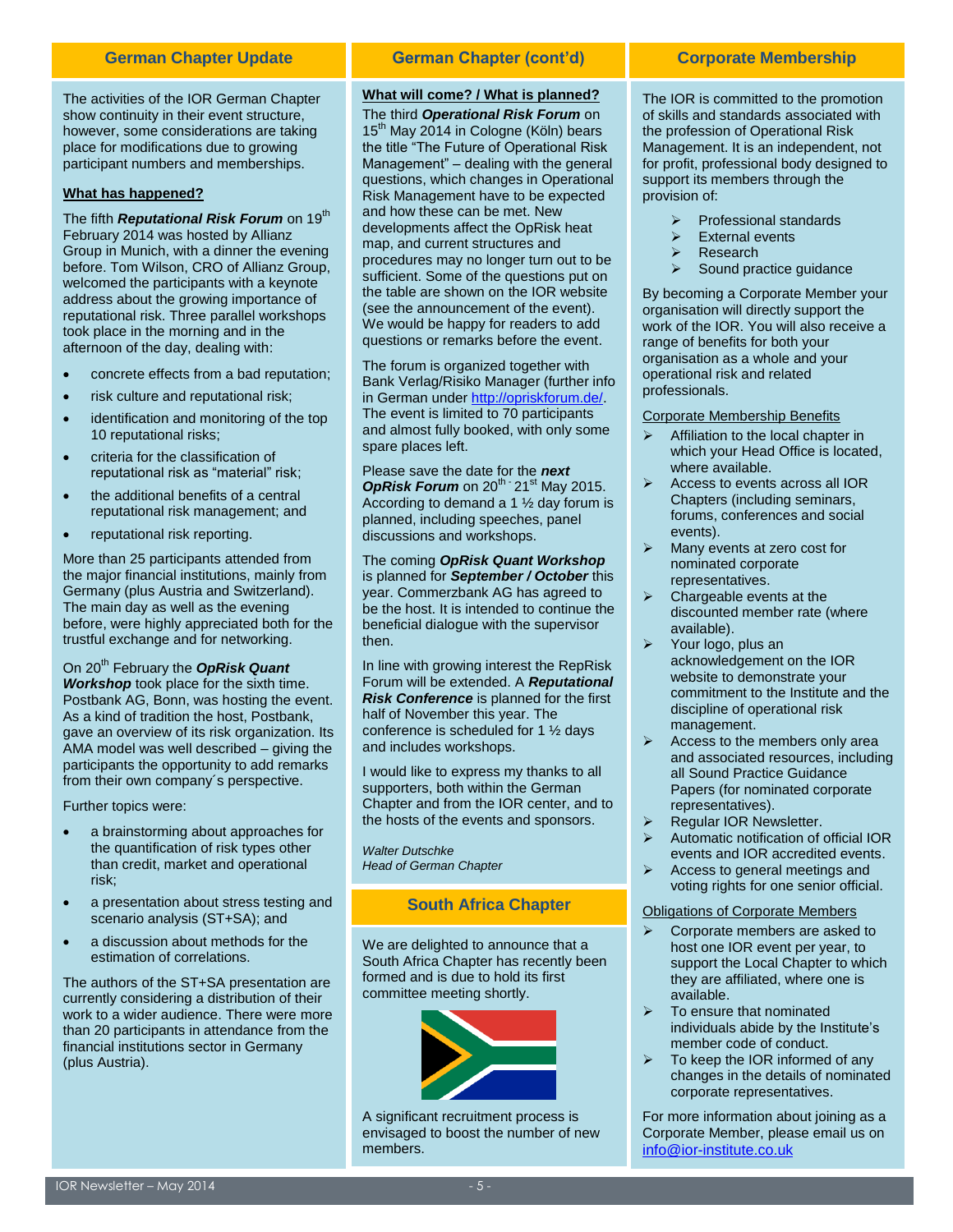# **Op***Risk* **World 2014**

The IOR recently endorsed Op*Risk* World 2014, held on 12<sup>th</sup> and 13<sup>th</sup> February 2014 in Amsterdam. The IOR had an exhibition stand, manned throughout by an economics student from the University of Exeter, resplendent in an IOR Polo shirt, which gathered considerable interest from delegates, while Simon Ashby, the IOR Council Chair participated in a panel discussion on Culture and Behaviour. Mike Finlay, the IOR Vice-Chair chaired the entire event and Walter Dutschke, chair of the German Chapter of the IOR and Alex Dowdalls, chair of the Dutch Chapter of the IOR, were both in attendance, as were several members of the Dutch local chapter.

# **Alarm Management of Risk Course - Alarm National Educational Forum**

The IOR is please to advise readers of the following opportunities that may be of interest to them.

Alarm is the Public Risk Management Association which aims to make a positive contribution to loss reduction in the Public Sector. Members are from a range of public sector organisations which include: Local Government, The Police Service, Fire and Rescue Services, Water Authorities, Probation Service, Universities, The Environment Agency, Housing Associations, Health Authorities, National Parks and The Construction Service Agency.

# [Alarm Management of Risk \(MoR\) Course](http://www.alarm-uk.org/knowledge-bank/education/mor-courses).

M\_o\_R® is part of a suite of Best Practice Guidance publications published by HM Govt, which is the basis for various accreditation and qualification schemes. M\_o\_R® covers a wide range of topics, including strategic, programme / project risk management and operational service risk management as well as business continuity management, security and health and safety. These topics are placed in the context of an organisational framework for the management of risk. IOR members can attend this course for the discounted Alarm Member Rate of £995 +VAT (nonmember price £1195 +VAT).

## [Alarm National Educational Forum](http://www.alarm-uk.org/events/2014-forum)

The 2014 Alarm National Educational Forum is taking place from 22-24 June and will be returning to Manchester University for its third consecutive year. The Forum will focus on the theme 'Managing Risks in Austerity'. IOR members can attend this event for the discounted Alarm Member Rate of £395 +VAT (non-member price £695 +VAT).



**THE** 

**INSTITUTE OF** 

# **Anniversary Dinner**

4<sup>th</sup> June 2014 Minster Exchange, Minster Pavement, Mincing Lane London EC3R 7PP

# Promoting and Developing the Discipline of **Operational Risk Management**

We are delighted to announce that Caspar Berry will be the after dinner speaker for our 10<sup>th</sup> Anniversary Dinner. Caspar is a keynote and motivational speaker and trainer. He began working with Ant and Dec when they were kids together on a famous children's TV programme, then went to Las Vegas as a professional gambler and, for some time, has been a speaker presenting on Risk and Chance. He has delivered over 1,200 speeches and seminars to some of the world's biggest companies, including Google, IBM, Esso, KPMG, Orange, ASDA Walmart and Visa.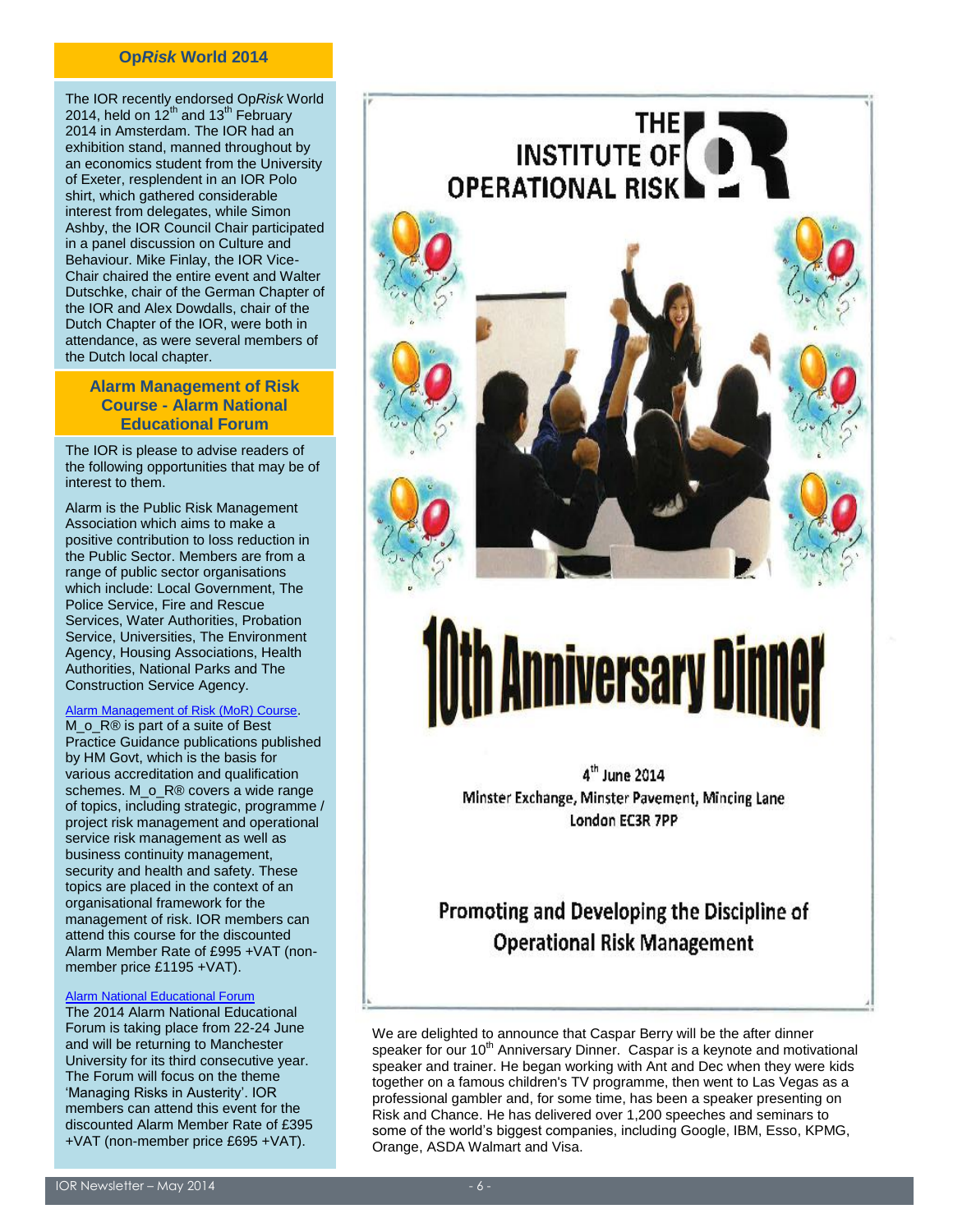# **Operational Risk Management new style – Re-equipping ORM for a changing world**



When the Basel Committee initially published the "Sound Practices for the Management and Supervision of Operational Risk"

in 2003, the prevailing view of business operations centered around business processes, IT applications which support these processes and role definitions in an organisation. It is therefore not surprising that Operational Risk Management (ORM) was defined in this light and worded as "the risk of loss resulting from inadequate or failed processes, people and systems, or from external events".

Much has changed since that time. Facebook, LinkedIn, Ebay, Bitcoins, Crowd funding, Mobile Banking, Ubiquitous WIFI, 4G, Smartphones and Tablets, 365x24 online service, the financial crisis and of course Cybercrime in all its manifestations. The way we do business today is fundamentally different from the way we did business in 2003 – we are now much more "online" and "real-time". We also see much more complexity in the range of products on offer to customers and the extent to which these can be tailored to individual needs. Our world is more complex than it was and this trend is unlikely to slow down.

The financial crisis also reminded us (again) that humans can be very creative in thinking up ways to circumvent guidelines, rules and control systems and act in their individual self-interest assuming that wins yield personal bonuses whilst losses would be borne by other parties – including the public. After so many scandals we became accustomed to losses or fines in units of hundreds of millions or billions.

# *"The financial crisis reminded us that humans can be very creative in thinking up ways to circumvent guidelines, rules and control systems"*

Now let us consider one more factor. Following the swathe of regulations, financial institutions were compelled to set up compliance and risk management functions, in addition to their internal audit capability. These "three lines of defence" were established to encourage business people in the first line to take ownership of risks, aided by a second line, with independent assurance from the third line. Most institutions in the industrial, energy and food producing sectors had already learned to set up Health, Safety and Environment teams to address these key risks.

The people who were recruited into the "second line of defence" (and particularly in ORM) were typically those who understood financial management and most often came from an accounting, audit or otherwise numerical or "hard" disciplines. Very few psychologists or human resource professionals migrated into the world of ORM. In addition we saw the rise of the Chief Information Security Officer (CISO) and the application of risk management in the IT domain in response to cybercrime and the need for business continuity. This is most often organised outside of the ORM function and often resides in the IT department despite being a major business issue and a core facet of ORM.



Thus the key question is whether the ORM function is equipped with the right skills for the current and future business environment?

# *"The key question is whether the ORM function is equipped with the right skills for the current and future business environment"*

In short I think the answer is no. The shift towards online business models and the need for greater influence upon human behaviour call for new skills and capabilities in the ORM organisation. Three skills in particular require attention:

**1. Change skills** - to address culture and behavioural issues.

Given the need to raise business awareness of risk management and engage not only the top executives but also the broad community of staff in business today, the risk management function must be capable of detecting, analysing and addressing "soft" factors such as organisation culture, management behaviour and leadership style. The risk manager is not alone here as the human resource function may be a great partner in this initiative but the risk manager must be aware of soft factors and how to deal with these.

**2. Online business skills** – to address cybercrime, data integrity and emergent risk.

The world today is online. The traditional focus on business processes with IT applications which support them is no longer sufficient. We also need to revisit where we draw the line between risk management and the "IT department".

Risk managers must understand and engage fully with the with the new online business model including the impact of social media and the dangers of cybercrime. This requires increased insight and understanding of the online world as a core aspect of ORM. The traditional view that the IT department deals with IT security, data quality, business continuity and cybercrime is no longer valid and represents an abdication of responsibility. The ORM manager needs to migrate into cyberspace!

**3. Environment scanning skills** – to detect and respond to emergent threats.

If one thing is clear from the past ten years, it is that our business environment is continually changing and new services (e.g. for social media) can become well established in a relatively short period of time. This changing environment will present our organisations with new "external events" and ORM must change gear to be able to detect and respond to these new challenges as they arise. This requires an outward looking, scanning capability to detect risks at an early stage and the ability to interpret signals or incidents at other institutions and act upon these in an appropriate way.



The ORM function must evolve in response to the changing business environment in order to adequately fulfil its role. ORM Managers have a key role to play in leading their teams through this change.

If you would like to comment on this article, please do so, on the IOR LinkedIn forum discussion.

*Alex Dowdalls Head of Netherlands Chapter*